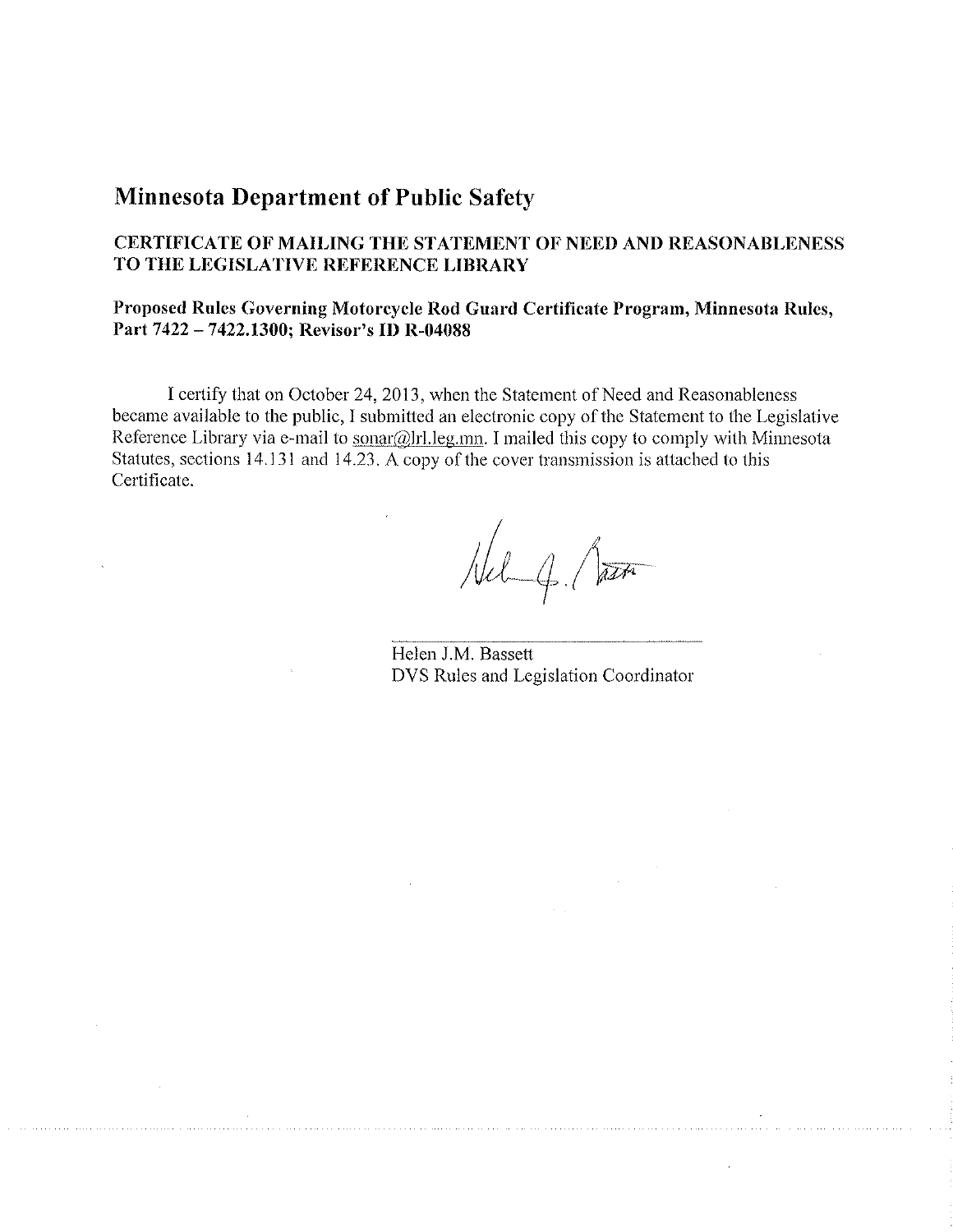#### **Bassett, Helen (DPS)**

**From:** Bassett, Helen (DPS) **Sent:** Thursday, October 24, 2013 11:34 AM **To:** 'sonars@lrl.leg.mn' **Subject:** Motorcycle Road Guard **Attachments:** 7422 SONAR Certificate to legislative Reference Library.pdf; 7422 Road Guard SONAR signed Commissioner Final.pdf

Dear Legislative Librarian:

Please find documents related to rulemaking for the Motorcycle Road Guard Certificate Program.

Thank, you.

Helen J.M. Bassett **l,egislation and H.ules C:oordinator, !)river & Vehicle Services MN Department of Public Safety** 445 Minnesota Street Saint Paul, MN 55101-5195 Email: Helen. Bassett@state.mn.us dvs.rules@state.mn.us

Phone: 651-201-7583 Direct Fax: 797-1145 Fax: 651-296-3141